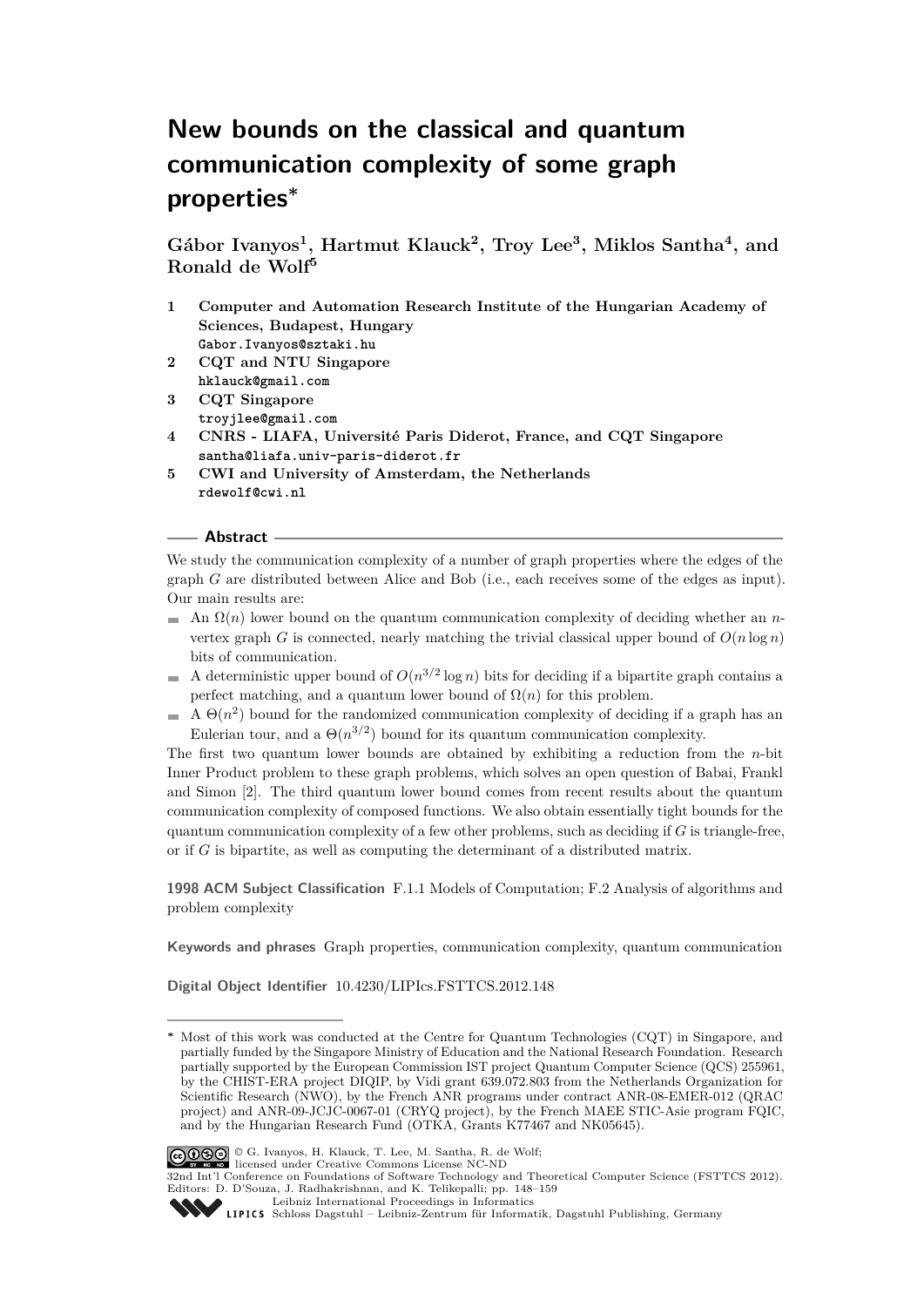# **1 Introduction**

Graphs are among the most basic discrete structures, and deciding whether graphs have certain properties (being connected, containing a perfect matching, being 3-colorable, . . . ) is among the most basic computational tasks. The complexity of such tasks has been studied in a number of different settings.

Much research has gone into the *query complexity* of graph properties, most of it focusing on the so-called Aandera-Karp-Rosenberg conjecture. Roughly, this says that all monotone graph properties have query complexity  $\Omega(n^2)$ . Here the vertex set is  $[n] = \{1, \ldots, n\}$  and input graph  $G = ([n], E)$  is given as an adjacency matrix whose entries can be queried. This conjecture is proved for deterministic algorithms [\[25\]](#page-11-1), but open for randomized [\[13,](#page-11-2) [4\]](#page-10-1).

Less—but still substantial—effort has gone into the study of the *communication complexity* of graph properties [\[22,](#page-11-3) [2,](#page-10-0) [12,](#page-11-4) [8\]](#page-11-5). Here the edges of *G* are distributed over two parties, Alice and Bob. Alice receives set of edges *EA*, Bob receives set *E<sup>B</sup>* (these sets may overlap), and the goal is to decide with minimal communication whether the graph  $G = ([n], E_A \cup E_B)$ has a certain property. Here we obtain new bounds for the communication complexity of a number of graph properties, both in the classical and the quantum world:

- An Ω(*n*) lower bound on the quantum communication complexity of deciding whether *G* is connected, nearly matching the trivial classical upper bound of  $O(n \log n)$  bits.
- Hajnal et al. [\[12\]](#page-11-4) state as an open problem to determine the communication complexity of  $\mathbf{r}$ deciding if a bipartite graph contains a perfect matching (i.e., a set of  $n/2$  vertex-disjoint edges). We prove a deterministic upper bound of  $O(n^{3/2} \log n)$  bits for this, and a quantum lower bound of  $\Omega(n)$ .
- For deciding if a graph contains an Eulerian tour we show that the quantum communication  $\overline{a}$ complexity is  $\Theta(n^{3/2})$  while the randomized communication complexity is  $\Theta(n^2)$ .

Our quantum lower bounds for the first two problems are proved by reductions from the hard inner product problem, which is  $IP_n(x, y) = \sum_{i=1}^n x_i y_i \mod 2$ . Babai et al. [\[2,](#page-10-0) Section 7] showed how to reduce the disjointness problem  $(DISJ_n(x, y) = 1$  iff  $\sum_{i=1}^n x_i y_i = 0$ ) to these graph problems, but left reductions from inner product as an open problem (they did reduce inner product to a number of other problems [\[2,](#page-10-0) Section 9]). In the classical world this does not make much difference since both DISJ and IP require  $\Omega(n)$  communication (the tight lower bound for DISJ was proved only after [\[2\]](#page-10-0) in [\[16\]](#page-11-6)). However, in the quantum world DISJ is quadratically easier than IP, so reductions from IP give much stronger lower bounds here.

While investigating the communication complexity of graph properties is interesting in its own right, there have also been applications of lower bounds for such problems. For instance, communication complexity arguments have recently been used to show new and tight lower bounds for several graph problems in distributed computing in [\[7\]](#page-10-2). These problems include approximation and verification versions of classical graph problems like connectivity, *s*-*t* connectivity, and bipartiteness. In their setting processors see only their local neighborhood in a network. Paper [\[7\]](#page-10-2) use reductions from DISJ to establish their lower bounds. Subsequently some of these results have been generalized to the case of quantum distributed computing [\[10\]](#page-11-7), employing for instance the new reductions from IP given in this paper, which in the quantum case establish larger lower bounds than the previous reductions from Disj.

### **2 Preliminaries**

We assume familiarity with communication complexity, referring to [\[18\]](#page-11-8) for more details about classical communication complexity and [\[32\]](#page-11-9) for quantum communication complexity (for information about the quantum model beyond what's provided in [\[32\]](#page-11-9), see [\[21\]](#page-11-10)).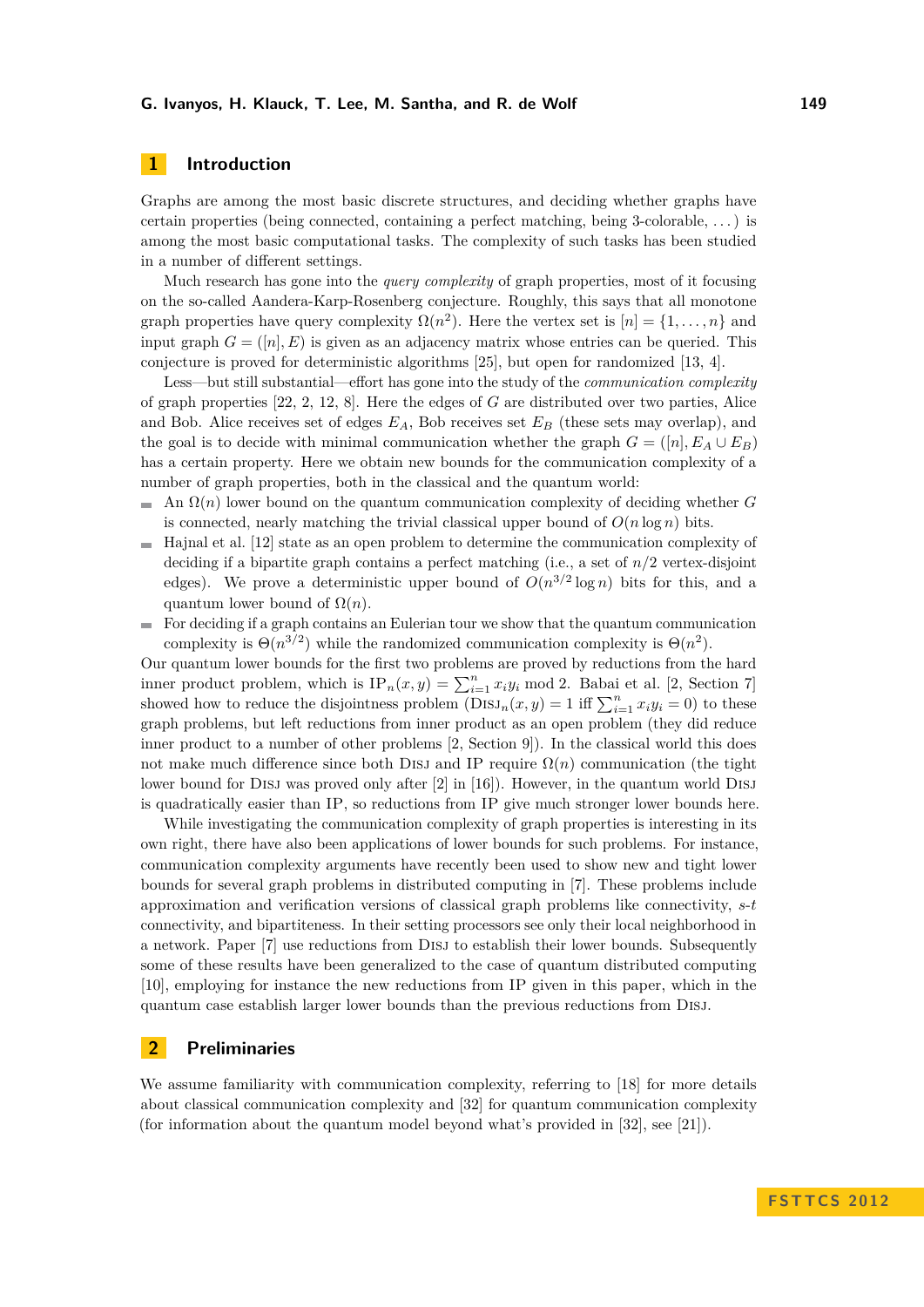Given some communication complexity problem  $f: X \times Y \to R$  we use  $D(f)$  to denote its classical deterministic communication complexity,  $R_2(f)$  for its private-coin randomized communication complexity with error probability  $\leq 1/3$ , and  $Q_2(f)$  for its private-coin quantum communication complexity with error  $\leq 1/3$ . Our upper bounds for the quantum model do not require prior shared entanglement; however, all lower bounds on  $Q_2(f)$  in this paper also apply to the case of unlimited prior entanglement.

Among others we consider two well-known communication complexity problems, with  $X = Y = \{0, 1\}^n$  and  $R = \{0, 1\}$ . For  $x, y \in \{0, 1\}^n$  we define  $x \wedge y \in \{0, 1\}^n$  as the bitwise AND of *x* and *y*, and  $|x| = |\{i \in [n] : x_i = 1\}|$  as the Hamming weight of *x*.

- Inner product: IP<sub>n</sub>(*x, y*) = |*x* ∧ *y*| mod 2. The quantum communication complexity of this problem is  $Q_2(\text{IP}_n) = \Theta(n)$  [\[17,](#page-11-11) [5\]](#page-10-3) (in fact even its *unbounded-error* quantum communication complexity is linear [\[11\]](#page-11-12)).
- Disjointness:  $DisJ_n(x, y) = 1$  if  $|x \wedge y| = 0$ , and  $DisJ_n(x, y) = 0$  otherwise. Viewing *x* and m.  $y$  as the characteristic vectors of subsets of  $[n]$ , the task is to decide whether these sets are disjoint. It is known that  $R_2(DISJ_n) = \Theta(n)$  [\[16,](#page-11-6) [23\]](#page-11-13) and  $Q_2(DISJ_n) = \Theta(\sqrt{n})$  [\[3,](#page-10-4) [1,](#page-10-5) [24\]](#page-11-14). In fact, the Aaronson-Ambainis protocol [\[1\]](#page-10-5) can find an *i* such that  $x_i = y_i = 1$  (if such an *i* exists), using an expected number of  $O(\sqrt{n})$  qubits of communication. This saves a log-factor compared to the distributed implementation of Grover's algorithm in [\[3\]](#page-10-4).

We will make use of both undirected and directed graphs. We use  $\{i, j\}$  to refer to an undirected edge between vertex *i* and *j*, and  $(i, j)$  for an edge directed from *i* to *j*.

# **3 Reduction from Parity**

We begin with a reduction from the *n*-bit Parity problem to the connectedness of a 2*n*-vertex graph in the model of *query* complexity. This reduction was used by Dürr et al. [\[9,](#page-11-15) Section 8], who attribute it to Henzinger and Fredman [\[14\]](#page-11-16). The same reduction can be used to reduce Parity to determining if an *n*-by-*n* bipartite graph contains a perfect matching. Our hardness results for communication complexity in later sections follow by means of simple gadgets to transfer this reduction from the query world to the communication world.

<span id="page-2-0"></span>► Claim 1. For every  $z \in \{0,1\}^n$  there is a graph  $G_z$  with 2*n* vertices (where for each possible edge, its presence or absence just depends on one of the bits of *z*), such that if the parity of *z* is odd then  $G_z$  is a cycle of length 2*n*, and if the parity of *z* is even then  $G_z$  is the disjoint union of two *n*-cycles.

**Proof.** We construct a graph *G* with 2*n* vertices, arranged in two rows of *n* vertices each. We will label the vertices as  $t_i$  and  $b_i$  for  $i \in [n]$  indicating if it is in the top row or the bottom row. For  $i \in [n-1]$ , if  $z_i = 0$  then add edges  $\{t_i, t_{i+1}\}$  and  $\{b_i, b_{i+1}\}$ ; if  $z_i = 1$  then add  $\{t_i, b_{i+1}\}\$  and  $\{b_i, t_{i+1}\}\$ . For  $i = n$  make the same connections with vertex 1, wrapping around. See Figure [1](#page-3-0) for illustration. If the parity of  $z$  is odd then the resulting graph  $G$ will be one  $2n$ -cycle, and if the parity is even then it will be two  $n$ -cycles.

## <span id="page-2-1"></span>**4 Connectivity**

We first focus on the communication complexity of deciding whether a graph *G* is connected or not. Denote the corresponding Boolean function for *n*-vertex graphs by CONNECTIVITY<sub>n</sub> (we sometimes omit the subscript when it's clear from context). Note that it suffices for Alice and Bob to know the connected components of their graphs; additional information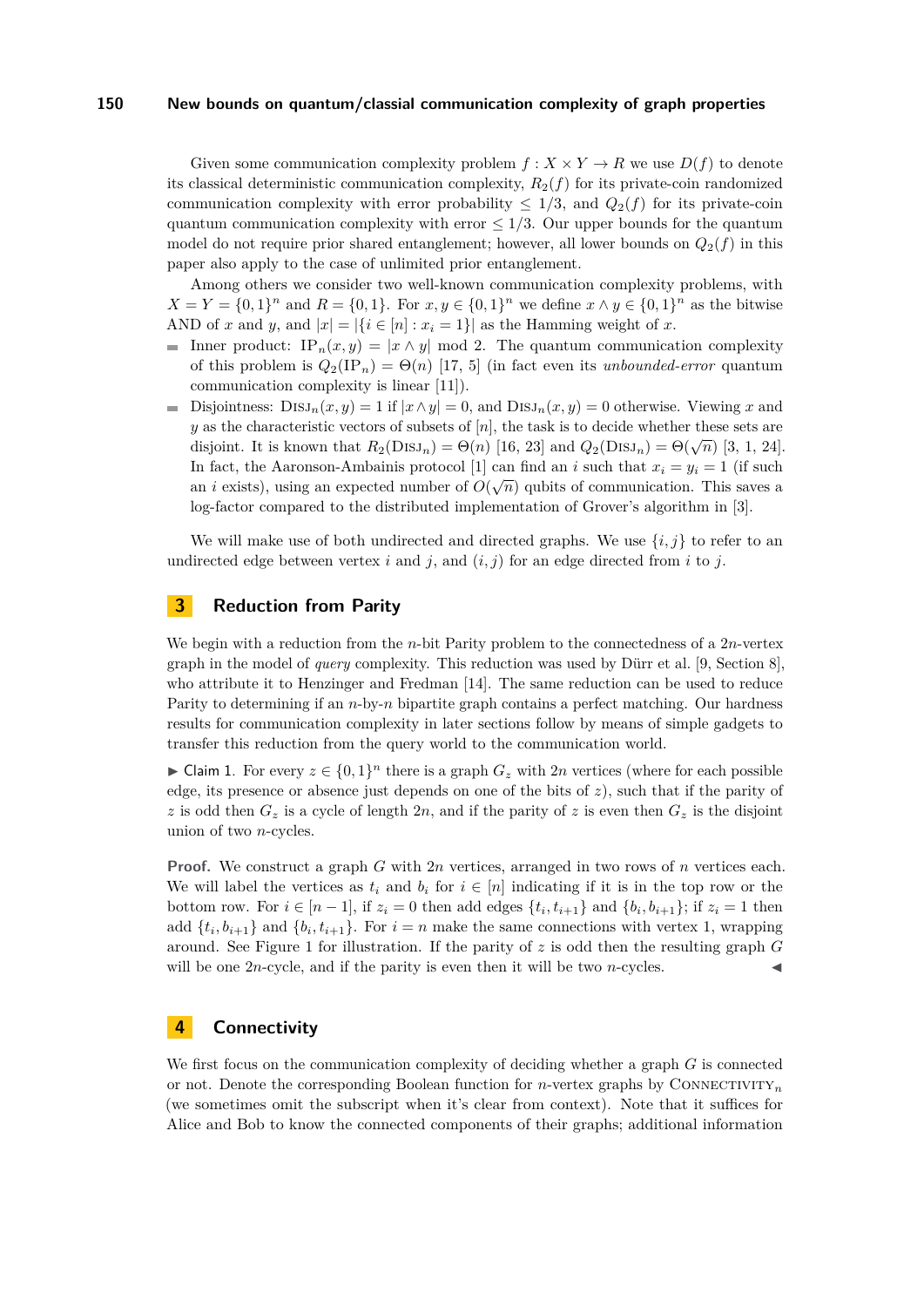<span id="page-3-0"></span>

**Figure 1** The string *z* determines the edges present in  $G_z$ . If  $z_5 = 1$  there are edges connecting A with D, and B with C (omitted for clarity). When the parity of  $z$  is odd, the graph is a 2*n*-cycle, and when it is even the graph is the disjoint union of two *n*-cycles.

about edges within their connected components is redundant for deciding connectivity. Hence the "real" input length is  $O(n \log n)$  bits, which of course implies the upper bound  $D(f) = O(n \log n)$ . Hajnal et al. [\[12\]](#page-11-4) showed a matching lower bound for  $D(f)$ . As far as we know, extending this lower bound to  $R_2$ (CONNECTIVITY) is open. The best lower bound known is  $R_2$ (CONNECTIVITY) =  $\Omega(n)$  via a reduction from DISJ<sub>n</sub> [\[2\]](#page-10-0). Since DISJ is quadratically easier for quantum communication than for classical communication, the reduction from  $DISJ_n$  only implies a quantum lower bound  $Q_2$ (CONNECTIVITY) =  $\Omega(\sqrt{n})$ .

We now improve this by a reduction from  $IP_n$ , answering an open question from [\[2\]](#page-10-0). Since we know  $Q_2(\text{IP}_n) = \Omega(n)$ , this will imply  $Q_2(\text{ConvECTIVITY}) = \Omega(n)$ , which is tight up to the log-factor. We modify the graph from Claim [1](#page-2-0) originally used in the context of query complexity to give a reduction from IP to connectivity in the communication world.

**Fineorem 1.**  $\Omega(n) \leq Q_2(\text{CONNETIVITY}_n) \leq D(\text{CONNETIVITY}_n) \leq O(n \log n)$ .

**Proof.** Let  $x \in \{0,1\}^n$  and  $y \in \{0,1\}^n$  be Alice and Bob's inputs, respectively. Set  $z = x \wedge y$ , then the parity of *z* is  $IP_n(x, y)$ . We define a graph *G* which is a modification of the graph  $G_z$ from Claim [1](#page-2-0) by distributing its edges over Alice and Bob, in such a way that if  $IP_n(x, y) = 1$ (i.e., |*z*| is odd) then the resulting graph is a 2*n*-cycle, and if  $IP_n(x, y) = 0$  (i.e., |*z*| is even) then *G* consists of two disjoint *n*-cycles, and therefore is not connected. To do that we replace every edge with a "gadget" that adds two extra vertices. Formally, we will have the 2n vertices  $t_i, b_i$ , and 8n new vertices  $k_i^{tt}, k_i^{bb}, k_i^{tb}, k_i^{tt}, \ell_i^{tt}, \ell_i^{bb}, \ell_i^{tb}, \ell_i^{bt}, \ell_i^{bt}$ , for  $i \in [n]$ . See Figure [2](#page-4-0) for a picture of the gadgets.

We describe the gadget corresponding to the *i*th horizontal edge on the top. It involves the vertices  $t_i, k_i^{tt}, \ell_i^{tt}, t_{i+1}$  and depends only on  $x_i$  and  $y_i$ . The gadget corresponding to the *i*th horizontal bottom edge is isomorphic but defined on vertices  $b_i$ ,  $k_i^{bb}$ ,  $\ell_i^{bb}$ ,  $b_{i+1}$ . If  $x_i = 0$ then  $\{t_i, k_i^{tt}\}\in E_A$ , and if  $y_i = 0$  then  $\{t_i, \ell_i^{tt}\}\in E_B$ . Independently of the value of  $x_i$ , the edges  $\{k_i^{tt}, t_{i+1}\}\$  and  $\{\ell_i^{tt}, t_{i+1}\}\$  are in  $E_A$ . Note that this gadget is connected iff  $x_i y_i = 0$ .

Now we describe the gadget corresponding to the *i*<sup>th</sup> diagonal edge  $\{t_i, b_{i+1}\}$ , the gadget corresponding to  $\{b_i, t_{i+1}\}\$ is isomorphic to this one on the appropriate vertex set. If  $x_i = 1$ then  $\{t_i, \ell_i^{tb}\}\in E_A$ , if  $y_i = 0$  then  $\{k_i^{tb}, \ell_i^{tb}\}\in E_B$ , and if  $y_i = 1$  then  $\{\ell_i^{tb}, t_{i+1}\}\in E_B$ . Finally  $\{t_i, k_i^{tb}\} \in E_A$  no matter what  $x_i$  is. Note that this gadget is connected iff  $x_i y_i = 1$ .

In total the resulting graph *G* will have 10*n* vertices, and disjoint sets *E<sup>A</sup>* and *E<sup>B</sup>* of  $O(n)$  edges. If IP<sub>n</sub>(*x, y*) = 1 then the graph consists of one cycle of length 4*n*, with a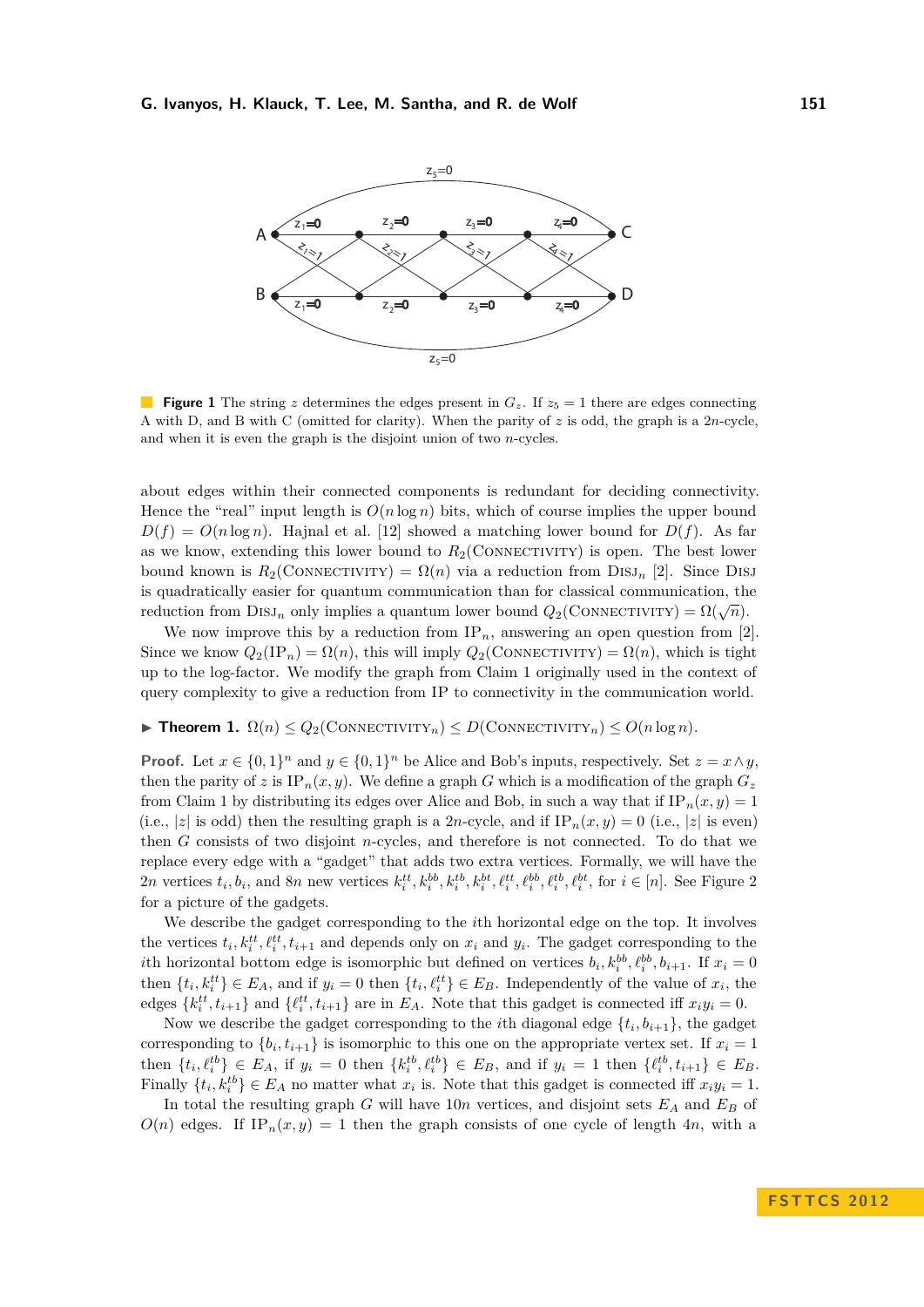few extra vertices attached to it. If  $IP_n(x, y) = 0$  then the graph consists of two disjoint cycles of length 2*n* each, again with a few extra vertices attached to them. (Observe that  $\ell_i^{\text{th}}$  is always connected to  $t_i$  or to  $t_{i+1}$  even when  $x_i = y_i = 0$ ). Accordingly, a protocol that can compute CONNECTIVITY on this graph computes  $IP_n(x, y)$ , which shows  $Q_2(\text{IP}_n) \leq Q_2(\text{CONNETIVITY}_{10n}).$ 

<span id="page-4-0"></span>Our gadgets are slightly more complicated than strictly necessary, to ensure the sets of edges  $E_A$  and  $E_B$  are disjoint. This implies that the lower bound holds even for that special case. Note that the lower bound even holds for *sparse* graphs, as  $G$  has  $O(n)$  edges.



**Figure 2** Two gadgets used to modify the reduction from Parity in the query complexity model to one for Inner Product in communication complexity. On the left the gadget replacing the top  $z_i = 0$  edge in Fig [1;](#page-3-0) on the right the gadget for the diagonal top-to-bottom  $z_i = 1$  edge.

# **5 Matching**

The second graph problem we consider is deciding whether an  $n \times n$  *bipartite* graph *G* contains a perfect matching. We denote this problem by  $BIPARTITE$  MATCHING<sub>n</sub>. First, we show that the above reduction from IP can be modified to also work for BIPARTITE MATCHING.

**Find Theorem 2.**  $Q_2$ (BIPARTITE MATCHING<sub>n</sub>)  $\geq \Omega(n)$ .

**Proof.** Let  $x \in \{0,1\}^n$  and  $y \in \{0,1\}^n$  be respectively the inputs of Alice and Bob. As previously, we set  $z = x \wedge y$ , and observe again that the parity of *z* is IP<sub>n</sub> $(x, y)$ . We go back to the query world and the  $2n$ -vertex graph  $G_z$  of Claim [1.](#page-2-0) Assume *n* is odd. Then in case the parity of *z* is odd,  $G_z$  is a cycle of even length 2*n* and so has a perfect matching. On the other hand, in case the parity of  $z$  is even,  $G_z$  consists of two odd cycles and so has no perfect matching.

Now we again use gadgets to transfer this idea to a reduction from inner product to matching in the communication complexity setting. For simplicity we first describe the reduction where the edge sets of Alice and Bob can overlap. We then explain a modification to make them disjoint.

The vertices of the graph *G* will consist of the 2*n* vertices  $t_i, b_i$  as in Figure [1](#page-3-0) with the addition of  $4n$  new vertices  $k_i^t, k_i^b, \ell_i^t, \ell_i^b$  for  $i \in [n]$ . For every *i* there is a unique gadget on vertex set  $\{t_i, b_i, k_i^t, k_i^b, \ell_i^t, \ell_i^b, t_{i+1}, b_{i+1}\}$ . The edges  $\{k_i^t, \ell_i^b\}$  and  $\{k_i^b, \ell_i^t\}$  are always present in the graph, and will be given to Alice. If  $x_i = 0$  then we give Alice the edges  $\{t_i, t_{i+1}\}$ and  $\{b_i, b_{i+1}\}$ . If  $y_i = 0$  we do the same thing for Bob (this is where edges may overlap). If  $x_i = 1$  we give Alice the edges  $\{t_i, k_i^t\}$  and  $\{b_i, k_i^b\}$ . If  $y_i = 1$  we give Bob the edges  $\{t_{i+1}, \ell_i^t\}$ and  $\{b_{i+1}, \ell_i^b\}$ . This is illustrated in Figure [3.](#page-5-0)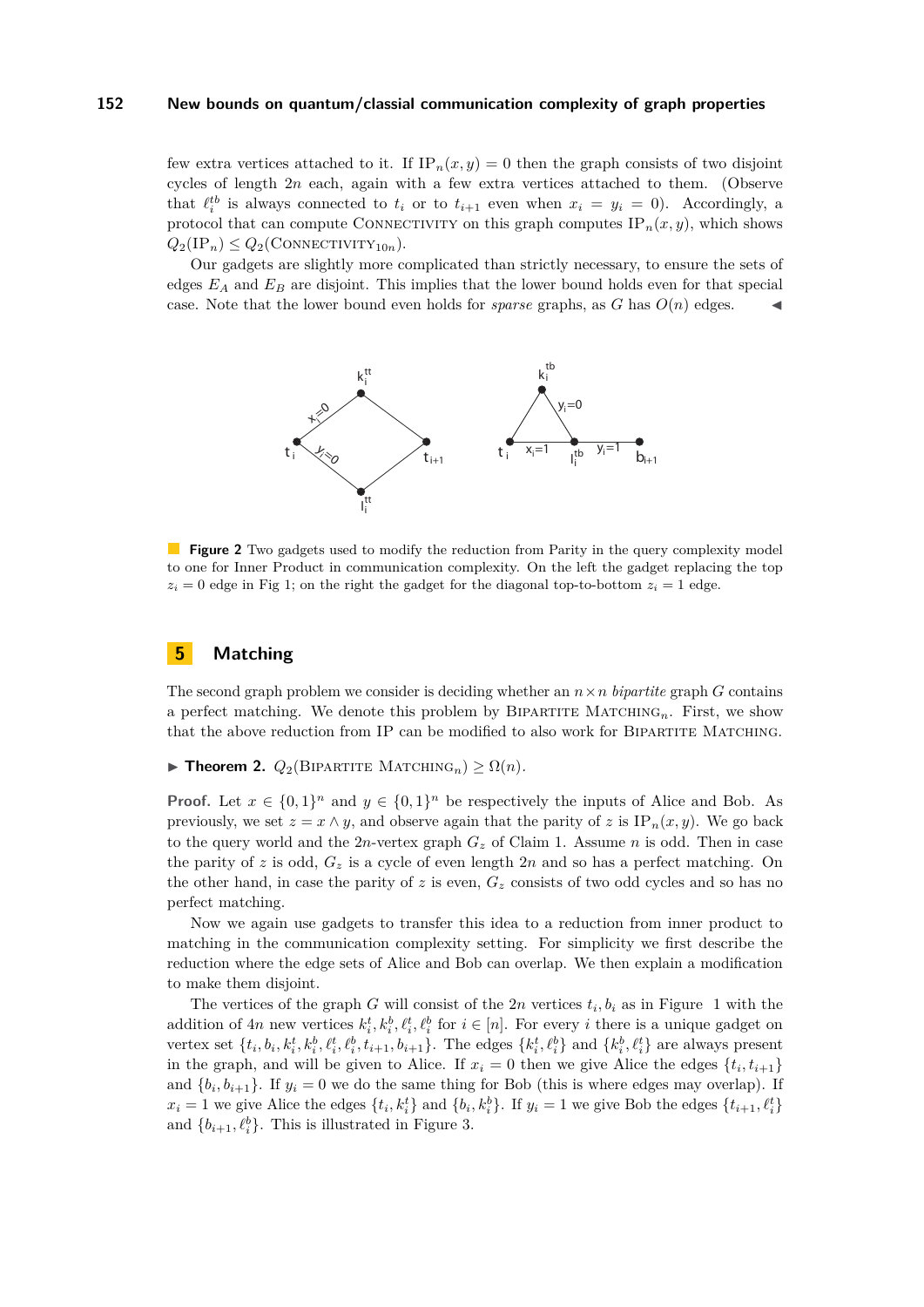Now in case the parity of *z* is odd, we will have a cycle of even length, with possibly some additional disjoint edges and attached paths of length two. Thus there will be a perfect matching. In case the parity of  $z$  is even, we will have two odd cycles, and again some additional disjoint edges or attached paths of length two. Suppose, by way of contradiction, that there is a perfect matching in this case. In case  $x_i y_i = 0$ , this matching must include the edge  $\{k_i^t, \ell_i^b\}$ , since at least one of these vertices has degree one, and similarly for  $\{k_i^b, \ell_i^t\}$ . Thus a perfect matching in this case gives a perfect matching of two odd cycles, a contradiction. To make the edge sets disjoint, we replace horizontal edges between vertex *i* and  $i+1$  by the gadget in the left of Figure [3.](#page-5-0) It can be seen that this does not change the properties used in the reduction.

<span id="page-5-0"></span>

**Figure 3** Two gadgets used to modify the reduction from Parity in the query complexity model to one for matching in the communication complexity model. On the right is the gadget for the top to bottom diagonal  $z_i = 1$  edge. On the left, the gadget used to replace the top  $z_i = 0$  horizontal edge in the graph from Figure [1](#page-3-0) such that Alice and Bob receive disjoint sets of edges.

Second, we show a non-trivial deterministic upper bound  $D(\text{BIPARTITE} \text{ MATCHING}_n)$  =  $O(n^{3/2} \log n)$  by implementing a distributed version of the famous Hopcroft-Karp algorithm for finding a maximum-cardinality matching [\[15\]](#page-11-17). Let us first explain this algorithm in the standard non-distributed setting. The algorithm starts with an empty matching *M*, and in each iteration grows the size of *M* until it can no longer be increased. It does this by finding, in each iteration, many *augmenting paths*. An augmenting path, relative to a matching  $M$ , is a path  $P$  of odd length that starts and ends at "free" (= unmatched in *M*) vertices, and alternates non-matching with matching edges. Note that the symmetric difference of *M* and *P* is another matching, of size one greater than *M*. Each iteration of the Hopcroft-Karp algorithm does the following (using the notation of [\[15\]](#page-11-17), we call the vertex sets of the bipartition *X* and *Y* , respectively).

- **1.** A breadth-first search (BFS) partitions the vertices of the graph into layers. The free vertices in *X* are used as the starting vertices of this search, and form the initial layer of the partition. The traversed edges are required to alternate between unmatched and matched. That is, when searching for successors from a vertex in *X*, only unmatched edges may be traversed, while from a vertex in *Y* only matched edges may be traversed. The search terminates at the first layer *k* where one or more free vertices in *Y* are reached.
- **2.** All free vertices in *Y* at layer *k* are collected into a set *F*. That is, a vertex *v* is put into *F* iff it ends a shortest augmenting path (i.e., one of length *k*). The algorithm finds a maximal set of vertex-disjoint augmenting paths of length *k*. This set may be computed by depth-first search (DFS) from *F* to the free vertices in *X*, using the BFS-layering to guide the search: the DFS is only allowed to follow edges that lead to an unused vertex in the previous layer, and paths in the DFS tree must alternate between unmatched and matched edges. Once an augmenting path is found that involves one of the vertices in *F*, the DFS is continued from the next starting vertex. After the search is finished, each of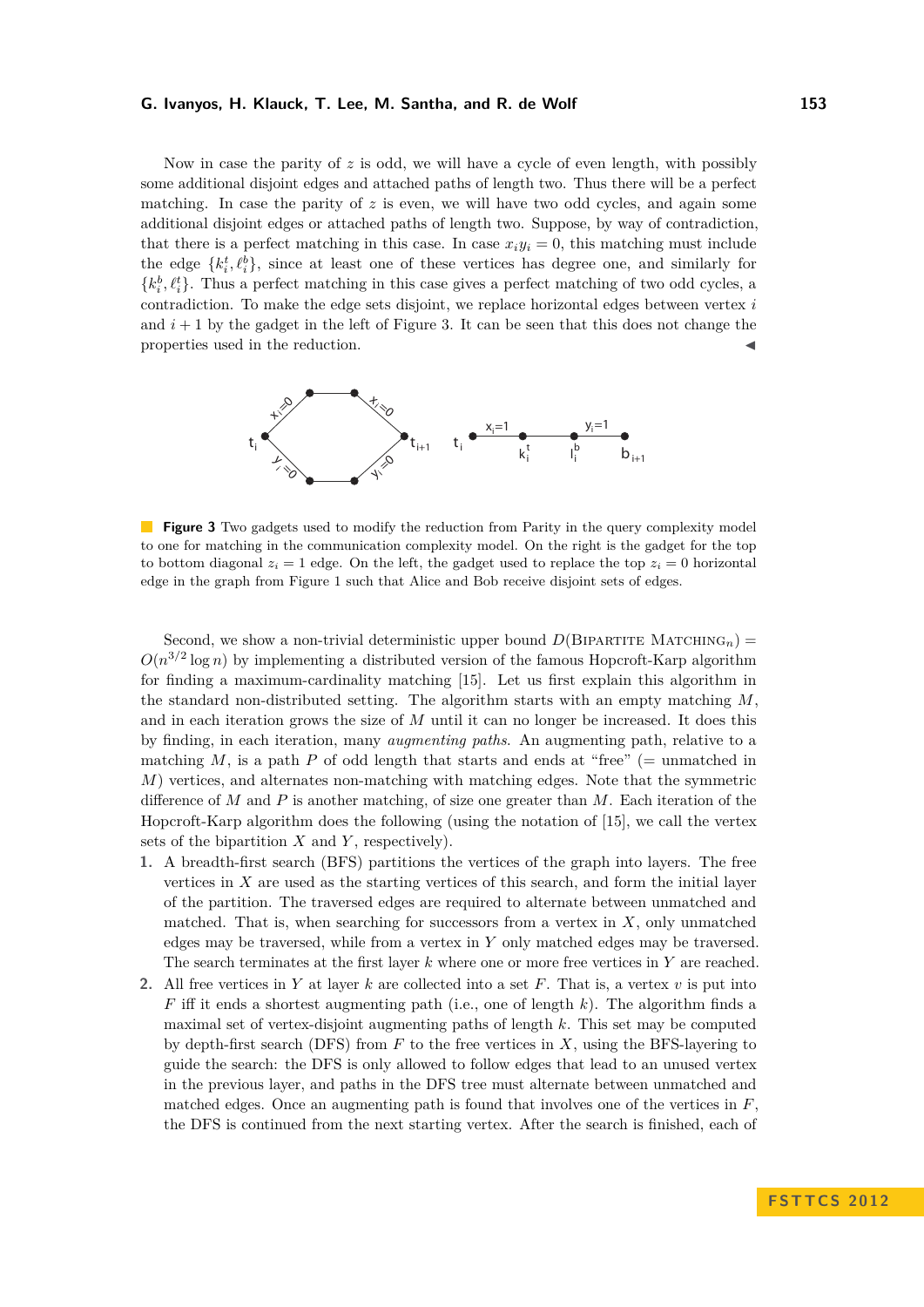the augmenting paths found is used to enlarge *M*.

The algorithm stops when a new iteration fails to find another augmenting path, at which point the current *M* is a maximal-cardinality matching. Hopcroft and Karp showed that this algorithm finds a maximum-cardinality matching using  $O(\sqrt{n})$  iterations. Since each iteration takes time  $O(n^2)$  to implement, the overall time complexity is  $O(n^{5/2})$ .

Now consider what happens in a distributed setting, where Alice and Bob each have some of the edges of *G*. In this case, one iteration of the Hopcroft-Karp algorithm can be implemented by having each party perform as much of the search as possible within their graph, and then communicate the relevant vertices and edges to the other. To be more specific, the BFS is implemented as follows. For each level, first Alice scans the vertices on the given level and lists the set of vertices which belong to the next level due to edges seen by Alice, and then Bob lists the remaining vertices of the next level. When doing a DFS, first Alice goes forward as much as possible, then Bob follows. If Bob cannot continue going forward he gives the control back to Alice who will step back. Otherwise Bob goes forward as much as he can and then gives the control back to Alice who can either step back or continue going forward. During both types of search, when a new vertex is discovered Alice or Bob communicates the vertex as well as the edge leading to the new vertex. (Note that both the BFS and the DFS give algorithms of communication cost Θ(*n* log *n*) for the constructive version of connectivity.)

Since each vertex needs to be communicated at most once per iteration, implementing one iteration takes  $O(n \log n)$  bits of communication. Since there are  $O(\sqrt{n})$  iterations, the whole procedure can be implemented using  $O(n^{3/2} \log n)$  bits of communication. Finding the maximum-cardinality matching of course suffices for deciding if *G* contains a perfect matching, so we get the same upper bound on  $D(\text{BIPARTITE} \text{ MACTCHING}_n)$  (we don't know anything better when we allow randomization and quantum communication). We proved:

# **Fineorem 3.**  $D(\text{BIPARTITE MATCHING}_n) \leq O(n^{3/2} \log n)$ .

In the usual setting of computation (not communication), Lovász [\[20\]](#page-11-18) gave a very elegant randomized method to decide whether a bipartite graph contains a perfect matching in matrix-multiplication time. Briefly, it works as follows. The determinant of an  $n \times n$  matrix *A* is det(*A*) =  $\sum_{\sigma \in S_n}$  sgn( $\sigma$ )  $\prod_{i=1}^n A_{i,\sigma(i)}$ . Thus det(*A*) is a degree-*n* polynomial in the matrix entries. Suppose we replace the nonzero entries of  $A_{ij}$  by variables  $x_{ij}$ . This turns  $\det(A)$ into a polynomial  $p(x)$  of degree *n* in (at most)  $n^2$  variables  $x_{ij}$ . Note that the monomial  $\prod_{i=1}^{n} x_{i,\sigma(i)}$  vanishes iff at least one of the  $A_{i,\sigma(i)}$  equals 0. Hence a graph *G* has no perfect matching iff the polynomial  $p(x)$  derived from its bipartite adjacency matrix  $A$  is identically equal to 0. Testing whether a polynomial  $p$  is identically equal to 0 is easy to do with a randomized algorithm: randomly choose values for the variables  $x_{ij}$  from a sufficiently large field, and compute the value of the polynomial  $p(r)$ . If  $p \equiv 0$  then  $p(r) = 0$ , and if  $p \not\equiv 0$ then  $p(r) \neq 0$  with high probability by the Schwartz-Zippel lemma [\[26,](#page-11-19) [33\]](#page-11-20). Since  $p(x)$  is the determinant of an  $n \times n$  matrix, which can be computed in matrix-multiplication time  $O(n^{\omega})$ ,<sup>[1](#page-6-0)</sup> we obtain the same upper bound on the time needed to decide with high probability whether a graph contains a perfect matching.

One might hope that a distributed implementation of Lovász's algorithm could improve the above communication protocol for matching, using randomization and possibly even quantum communication. Unfortunately this does not work, because it turns out that computing the determinant of an  $n \times n$  matrix whose  $n^2$  entries are distributed over Alice and

<span id="page-6-0"></span><sup>&</sup>lt;sup>1</sup> The current best bound is  $\omega \in [2, 2.373)$  [\[6,](#page-10-6) [27,](#page-11-21) [31\]](#page-11-22).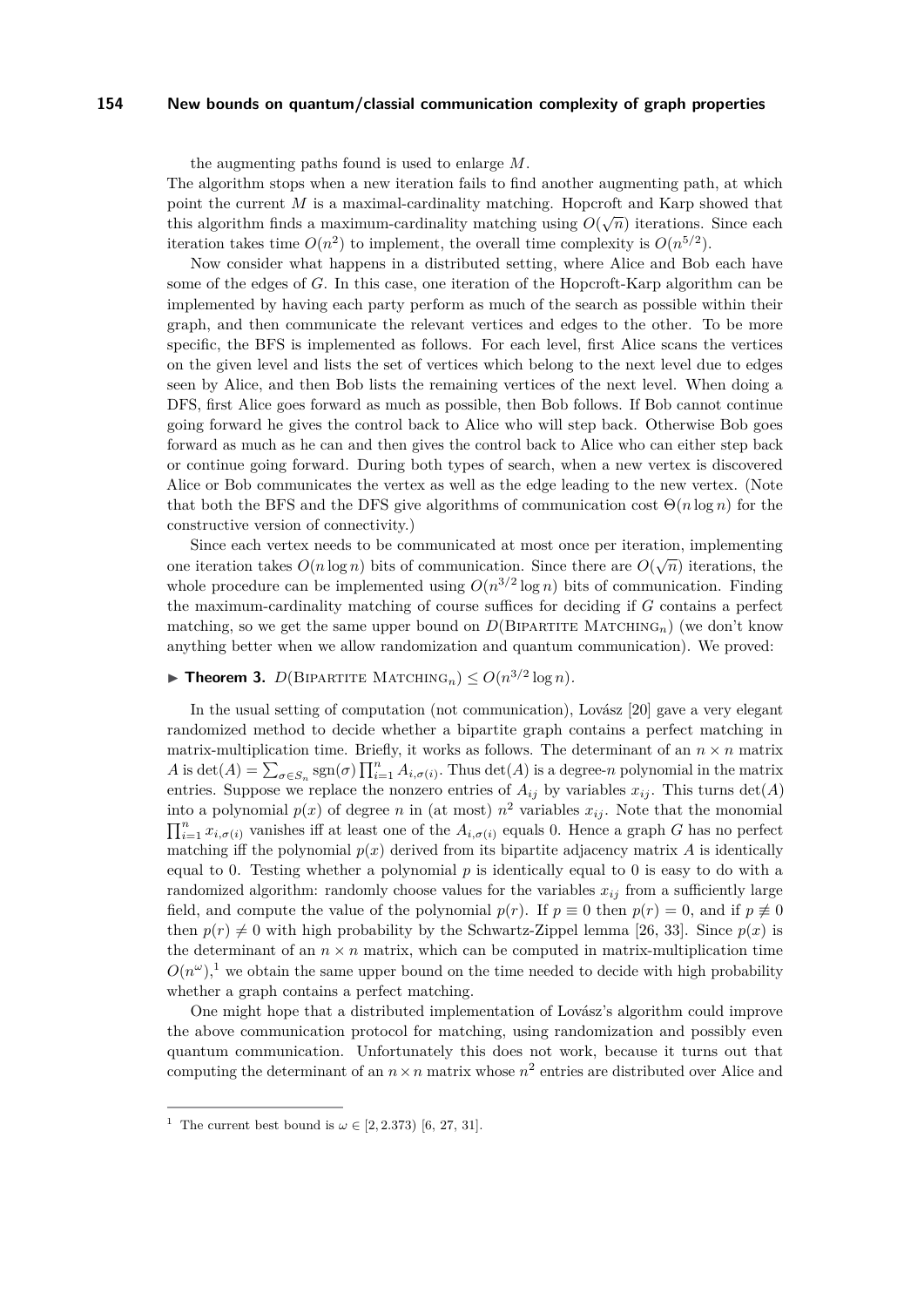Bob, takes  $\Omega(n^2)$  qubits of communication. In fact, even deciding whether the determinant equals 0 modulo 2 takes  $\Omega(n^2)$  qubits of communication. We show this by a reduction from  $IP_{n^2}$ . Let  $DET_n$  be the communication problem where Alice is given an *n*-by-*n* Boolean matrix *X*, Bob an *n*-by-*n* Boolean matrix *Y*, and the desired output is det( $X \wedge Y$ ), where  $X \wedge Y$  is the bitwise AND of  $X$  and  $Y$ .

 $\blacktriangleright$  **Theorem 4.**  $\Omega(n^2) \leq Q_2(\text{DET}_n)$ .

**Proof.** As before, we first explain a reduction in the query world from Parity of  $n^2$  bits to computing the determinant of a  $(2n + 2) \times (2n + 2)$  matrix. The basic idea of the proof goes back to Valiant  $[30]$ . Say that we want to compute the parity of the bits of an  $n^2$ -bit string *Z*, and arrange the bits of *Z* into an *n*-by-*n* matrix. We construct a directed bipartite graph  $G_Z$  with  $2n + 2$  vertices,  $n + 1$  on each side (we will refer to these as left-hand side and right-hand side). Label the vertices on the left-hand side as *t* and  $\ell_i$  for  $i \in [n]$ , and those on the right-hand side as *s* and  $r_i$  for  $i \in [n]$ . For every  $i \in [n]$ , we add the edges  $(s, \ell_i)$ and  $(r_i, t)$ . For every  $(i, j)$  with  $Z(i, j) = 1$  we put an edge  $(\ell_i, r_j)$ . Finally we put the edge (*t, s*), and self-loops are added to all vertices but *s* and *t*.

<span id="page-7-0"></span> $\blacktriangleright$  Claim 2. det( $G_Z$ ) = −|*Z*|.

**Proof.** Note that  $\det(G_Z) = \sum_{\sigma} (-1)^{\chi(\sigma)} \prod_i G_Z(i, \sigma(i))$ . Consider a permutation that contributes to this sum. In this case,  $\sigma(\ell_i) = r_j$  for some *i, j* for which  $Z(i, j) = 1$ . We then must have  $\sigma(r_i) = t$ ,  $\sigma(t) = s$ ,  $\sigma(s) = \ell_i$  and that  $\sigma$  fixes all other vertices. The sign of  $\sigma$  is negative, and we get such a contribution for every  $i, j$  such that  $Z(i, j) = 1$ .

Now again we transfer this reduction to the communication complexity setting by means of a gadget. Say that Alice has *X*, an *n*-by-*n* matrix and similarly Bob has *Y* and they want to compute  $|X \wedge Y|$  mod 2. We will actually count the number of zeros in  $X \wedge Y$ , which clearly then allows us to know the number of ones and so the parity.

We give Alice the set of edges *E<sup>A</sup>* and Bob the set of edges *EB*. Unlike in the previous reductions, in this case *E<sup>A</sup>* and *E<sup>B</sup>* will not be disjoint (we do not know how to do the reduction with disjoint  $E_A, E_B$ ). Put  $(s, \ell_i), (\ell_i, \ell_i) \in E_A$  for all  $i \in [n]$  and similarly  $(r_i,t), (r_i,r_i) \in E_B$  for all  $i \in [n]$ . For all  $(i,j)$  where  $X(i,j) = 0$  put  $(\ell_i,r_j) \in E_A$ , and similarly for all  $(i, j)$  where  $Y(i, j) = 0$  put  $(\ell_i, r_j) \in E_B$ . Thus in  $E_A \cup E_B$  there is an edge  $(\ell_i, r_j)$  if and only if  $X(i, j)Y(i, j) = 0$ . Thus by Claim [2](#page-7-0) from the determinant of the graph with edges  $E_A \cup E_B$  we can determine the number of zeros in  $X \wedge Y$ .



**Figure 4** The construction of the graph  $G_Z$ . Self-loops omitted for clarity.

In fact what our proof shows is that even computing the determinant over  $\mathbb{F}_2$  already requires  $\Omega(n^2)$  qubits of communication. Independently of our work, Sun and Wang [\[28\]](#page-11-24)

**F S T T C S 2 0 1 2**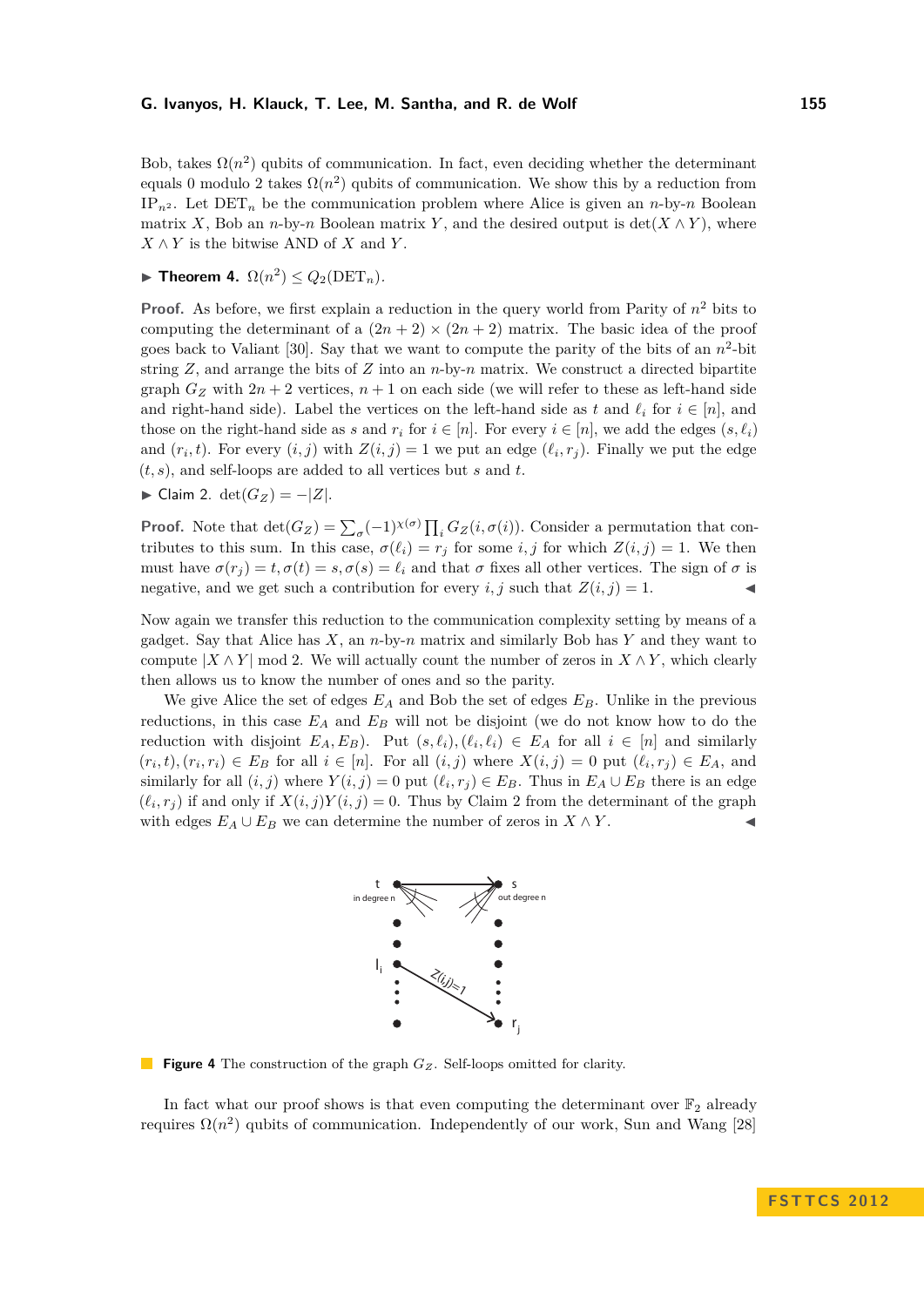recently proved a stronger result: for every prime *p*, deciding singularity over the finite field  $\mathbb{F}_p$  requires  $\Omega(n^2 \log p)$  qubits of communication. Their proof is substantially more complicated than ours.

### **6 Eulerian tour**

An *Eulerian tour* in a graph *G* is a cycle that goes through each edge of the graph exactly once. A well-known theorem of Euler states that *G* has such a tour iff it is connected and all its vertices have even degree. Denote the corresponding communication complexity problem for *n*-vertex graphs by EULER<sub>n</sub>. Note that when the sets  $E_A$  and  $E_B$  are allowed to overlap, deciding if the degree  $deg(v)$  of a fixed vertex  $v \in [n]$  is even is essentially equivalent to IP<sub>*n*−1</sub>, as follows. Let  $x \in \{0,1\}^{n-1}$  be the characteristic vector of the neighbors of *v* in *E<sub>A</sub>*, and  $y \in \{0, 1\}^{n-1}$  the same for *E<sub>B</sub>*, then we have deg(*v*) =  $|x \vee y| = |x| + |y| - |x \wedge y|$ . Since Alice and Bob can send each other the numbers  $|x|$  and  $|y|$  using a negligible log *n* bits, computing  $deg(v)$  mod 2 is essentially equivalent to computing  $|x \wedge y|$  mod  $2 = IP_{n-1}(x, y)$ .

Now we show how to embed into  $\text{EULER}_{3n+4}$  an  $\text{OR}_n$  of disjoint IP<sub>n</sub>'s. As usual, we first explain the reduction in the query world. For  $i \in [n]$ , let  $z^i \in \{0,1\}^n$ , and suppose that we want to compute  $OR_n(|z^1| \mod 2, \ldots, |z^n| \mod 2)$ . We construct a graph *G* with  $n+2$  left vertices  $\ell_i$  and  $n + 2$  right vertices  $r_i$  for  $0 \leq i \leq n + 1$ , and  $n$  middle vertices  $m_i$  for  $i \in [n]$ . Independently from the strings  $z^i$ , the graph *G* always has the edges  $\{\ell_i, \ell_{i+1}\}$  and  $\{r_i, r_{i+1}\}$ for  $0 \leq i \leq n$  and the edges  $\{m_i, m_{i+1}\}\$ for  $1 \leq i \leq n-1$ . It also contains the following 5 edges:  $\{\ell_0, m_1\}, \{r_0, m_1\}, \{\ell_{n+1}, m_n\}, \{r_{n+1}, m_n\}, \{m_1, m_n\}.$  We call these edges fixed edges. Finally, for every  $(i, j)$  with  $z_j^i = 1$  we add the edges  $\{\ell_i, m_j\}$  and  $\{r_i, m_j\}$ . Observe that *G* is already connected by the fixed edges. See Figure [5](#page-8-0) for an illustration.

<span id="page-8-1"></span>▶ Claim 3. *G* is Eulerian if and only if  $OR_n(|z^1| \mod 2, ..., |z^n| \mod 2) = 0$ .

<span id="page-8-0"></span>**Proof.** In the subgraph restricted to the fixed edges every vertex has even degree. Therefore we can restrict our attention to the degrees with respect to the remaining edges that depend on the values  $z_j^i$ . All the middle vertices have even degrees since for all  $(i, j)$ , we add 0 or 2 edges adjacent to  $m_j$ . For every  $i \in [n]$ , the degrees of  $\ell_i$  and  $r_i$  are the same since we add the edge  $\{\ell_i, m_j\}$  exactly when we add the edge  $\{r_i, m_j\}$ . The degree of  $\ell_i$  is the Hamming weight of  $z^i$ . Therefore *G* is Eulerian iff  $|z^i|$  is even for all  $i \in [n]$ .



**Figure 5** Illustration of the graph to reduce OR of parities to Eulerian tour in the query model. In this example,  $n = 3$  and  $z^1 = 010, z^2 = 101, z^3 = 000$ .

The transfer of this reduction to the communication complexity setting is quite simple. Suppose that for each  $i \in [n]$  Alice has string  $x^i \in \{0,1\}^n$ , and Bob has  $y^i \in \{0,1\}^n$ , and they want to compute the function  $OR_n(IP_n(x^1, y^1), \ldots, IP_n(x^n, y^n))$ . Let us suppose that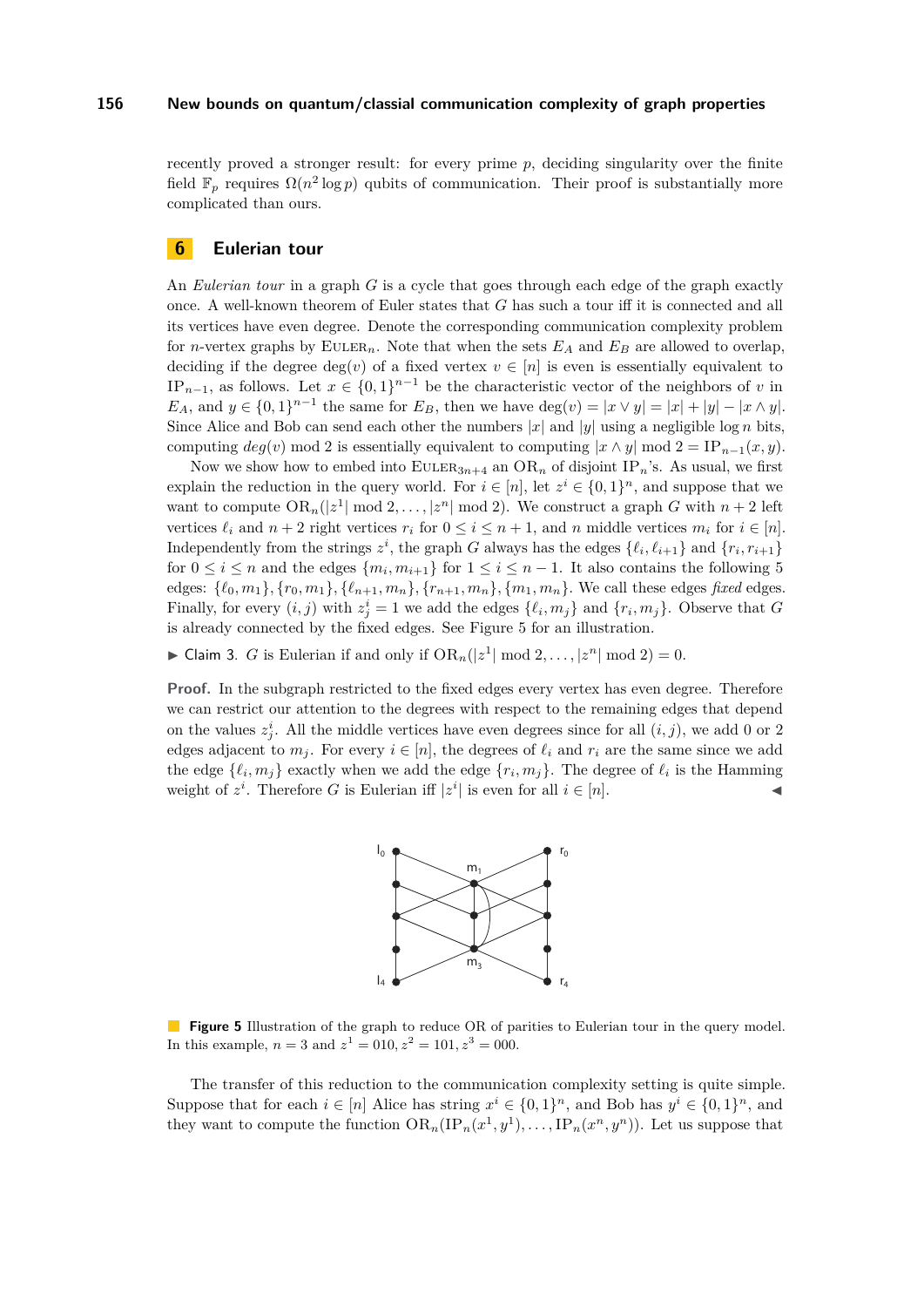*n* is even, then  $IP_n(x^i, y^i) = \sum_j (\bar{x}^i_j \vee \bar{y}^i_j) \mod 2$ . For all  $(i, j)$  such that  $x^i_j = 0$  we put the edges  $\{\ell_i, m_j\}$  and  $\{r_i, m_j\}$  in  $E_A$ , and similarly, for  $y_j^i = 0$  we put the edges  $\{\ell_i, m_j\}$ and  $\{r_i, m_j\}$  in  $E_B$ . Thus in  $E_A \cup E_B$  the edges  $\{\ell_i, m_j\}$  and  $\{r_i, m_j\}$  exist iff  $\bar{x}_j^i \vee \bar{y}_j^i = 1$ . Therefore, by Claim [3](#page-8-1)  $OR_n(IP_n(x^1, y^1), \ldots, IP_n(x^n, y^n)) = 0$  iff *G* is Eulerian.

We can easily reduce  $\text{DisJ}_{n^2}$  on  $n^2$ -bit instances with intersection size 0 or 1 to  $\text{OR}_n \circ \text{IP}_n$ . Since even that special case of  $\text{DISJ}_{n^2}$  requires linear classical communication [\[23\]](#page-11-13), we obtain a tight lower bound  $R_2(\text{EULER}_n) = \Omega(n^2)$ .

The quantum communication complexity of  $OR_n(\text{IP}_n(x^1, y^1), \ldots, \text{IP}_n(x^n, y^n))$  is  $\Omega(n^{3/2})$ . This follows because for any  $f(g(x^1, y^1), \ldots, g(x^n, y^n))$  where *g* is strongly balanced (meaning that all rows and columns in the communication matrix  $M(x, y) = (-1)^{g(x,y)}$  sum to zero), the quantum communication complexity of *f* is at least the approximate polynomial degree of f, times the discrepancy bound of  $g$  [\[19,](#page-11-25) Cor. 3]. In our case,  $OR_n$  has approximate degree  $\Omega(\sqrt{n})$  and IP<sub>n</sub> contains a  $2^{n-1}$ -by- $2^{n-1}$  strongly balanced submatrix with discrepancy bound  $\Omega(n)$ . Thus we get  $Q_2(\text{EULER}_n) \geq Q_2(\text{OR}_n \circ \text{IP}_n) \geq \Omega(n^{3/2})$ .

This quantum lower bound is in fact tight: we first decide if *G* is connected using  $O(n \log n)$  bits of communication (Section [4\)](#page-2-1), and if so then we use the Aaronson-Ambainis protocol to search for a vertex of odd degree (deciding whether a given vertex has odd degree can be done deterministically with  $O(n)$  bits of communication). Thus we have:

► **Theorem 5.**  $R_2(\text{EULER}_n) = \Theta(n^2)$  and  $Q_2(\text{EULER}_n) = \Theta(n^{3/2})$ .

### **7 Other problems**

In this section we look at the quantum and classical communication complexity of a number of other graph properties. Most results here are easy observations based on previous work, but worth making nonetheless.

Suppose we want to decide whether *G* contains a triangle. Papadimitriou and Sipser [\[22,](#page-11-3) pp. [2](#page-9-0)66–7<sup> $]$ 2</sup> gave a reduction from  $\text{DISJ}_m$  to  $\text{TRIANGLE}_n$  for  $m = \Omega(n^2)$ , which implies  $R_2(\text{TRIANGLE}_n) = \Theta(n^2)$ . Since we know that  $Q_2(\text{DISJ}_m) = \Theta(\sqrt{m})$ , it also follows that  $Q_2(\text{TRIANGLE}_n) = \Omega(n).$ 

This quantum lower bound is actually tight, which can be seen as follows. First Alice checks if there already is a triangle within the edges *EA*, and Bob does the same for *EB*. If not, then Alice defines the set of edges  $S_A = \{(a, b) | \exists c \ s.t. \ (a, c), (b, c) \in E_A \}$  which would complete a triangle for her, and uses the Aaronson-Ambainis protocol to try to find one among Bob's edges (i.e., she searches for an edge in  $S_A \cap E_B$ ). Since  $|S_A| \leq {n \choose 2}$ , this process will find a triangle if Alice already holds two of its edges, using *O*(*n*) qubits of communication. Bob does the same from his perspective. If *G* contains a triangle, then either Alice or Bob has at least two edges of this triangle. Hence this protocol will find a triangle with high probability if one exists, using  $O(n)$  qubits of communication. Thus we have:

 $\blacktriangleright$  **Theorem 6.**  $R_2(\text{TRIANGLE}_n) = \Theta(n^2)$  and  $Q_2(\text{TRIANGLE}_n) = \Theta(n)$ .

Deterministic protocols can decide whether a given graph *G* is bipartite using  $O(n \log n)$ bits of communication, as follows. Being bipartite is equivalent to being 2-colorable. Alice starts with some vertex  $v_1$ , colors it red, and colors all of its neighbors (within  $E_A$ ) blue. Then she communicates all newly-colored vertices and their colors to Bob. Bob continues

<span id="page-9-0"></span><sup>2</sup> Word of warning: Papadimitriou and Sipser [\[22\]](#page-11-3) use the term "inner product" for what is now commonly called the "intersection problem," i.e., the negation of disjointness.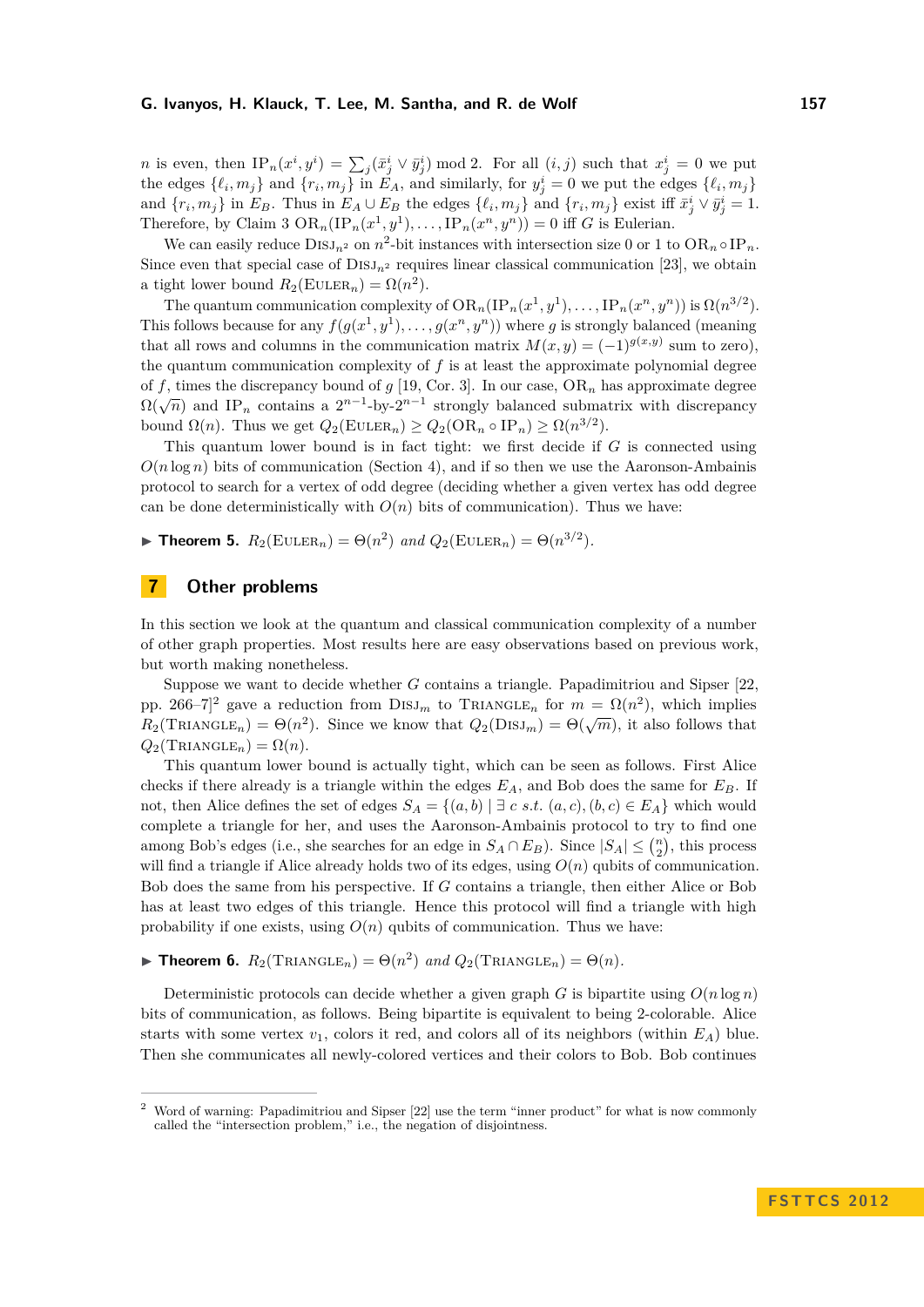coloring the neighbors of  $v_1$  blue, and once he's done he communicates the newly-colored vertices and their colors to Alice. If all vertices have been colored then Alice stops, otherwise she chooses an uncolored neighbor  $v_2$  of a blue vertex, colors  $v_2$  red, and continues as above coloring  $v_2$ 's neighbors blue. A connected graph is 2-colorable iff this process terminates without encountering a vertex colored both red and blue (if the graph is not connected then Alice and Bob can treat each connected component separately). Since each vertex will be communicated at most once, the whole process takes  $O(n \log n)$  bits.

Babai et al.  $[2, \text{Section 9}]$  $[2, \text{Section 9}]$  state a reduction from  $IP_n$  to bipartiteness (see also [\[29\]](#page-11-26) for details of such a reduction), which implies a nearly-matching quantum lower bound  $Q_2(B$ IPARTITENESS<sub>n</sub></sub> $) = \Omega(n)$ .

 $\triangleright$  **Theorem 7.**  $\Omega(n) \leq Q_2(\text{Bipartiveness}_n) \leq D(\text{Bipartiveness}_n) \leq O(n \log n)$ .

# **8 Conclusion and open problems**

We studied the communication complexity (quantum and classical) of a number of natural graph properties, obtaining nearly tight bounds for many of them. Some open problems:

- For CONNECTIVITY<sub>n</sub>, can we improve the quantum upper bound from the trivial  $O(n \log n)$ to  $O(n)$ , matching the lower bound? One option would be to run a distributed version of the  $O(n)$ -query quantum algorithm of Dürr et al. [\[9\]](#page-11-15), but this involves a classical preprocessing phase that seems to require  $O(n \log n)$  communication. Another option would be to run some kind of quantum random walk on the graph, starting from a random vertex, and test whether it converges to a superposition of all vertices.
- For BIPARTITE MATCHING, can we show that the deterministic  $O(n^{3/2} \log n)$ -bit protocol is essentially optimal, for instance by means of a  $2^{\Omega(n^{3/2})}$  lower bound on the rank of the associated communication matrix? Can we improve this upper bound using randomization and/or quantum communication, possibly matching the  $\Omega(n)$  lower bound?
- Can we extend the *D*(BIPARTITE MATCHING<sub>n</sub>)  $\leq O(n^{3/2} \log n)$  bound to general graphs?

**Acknowledgements** We thank Rahul Jain for several insightful discussions.

## **References**

- <span id="page-10-5"></span>**1** S. Aaronson and A. Ambainis. Quantum search of spatial regions. *Theory of Computing*, 1(1):47–79, 2005. Earlier version in FOCS'03. quant-ph/0303041.
- <span id="page-10-0"></span>**2** L. Babai, P. Frankl, and J. Simon. Complexity classes in communication complexity theory. In *Proceedings of 27th IEEE FOCS*, pages 337–347, 1986.
- <span id="page-10-4"></span>**3** H. Buhrman, R. Cleve, and A. Wigderson. Quantum vs. classical communication and computation. In *Proceedings of 30th ACM STOC*, pages 63–68, 1998. quant-ph/9802040.
- <span id="page-10-1"></span>**4** A. Chakrabarti and S. Khot. Improved lower bounds on the randomized complexity of graph properties. *Random Structures and Algorithms*, 30(3):427–440, 2007. Earlier in ICALP'01.
- <span id="page-10-3"></span>**5** R. Cleve, W. van Dam, M. Nielsen, and A. Tapp. Quantum entanglement and the communication complexity of the inner product function. In *Proceedings of 1st NASA QCQC conference*, volume 1509 of *LNCS*, 61–74. Springer, 1998. quant-ph/9708019.
- <span id="page-10-6"></span>**6** D. Coppersmith and S. Winograd. Matrix multiplication via arithmetic progressions. *Journal of Symbolic Computation*, 9(3):251–280, 1990. Earlier version in STOC'87.
- <span id="page-10-2"></span>**7** A. DasSarma, S. Holzer, L. Kor, A. Korman, D. Nanongkai, G. Pandurangan, D. Peleg, and R. Wattenhofer. Distributed verification and hardness of distributed approximation. In *Proceedings of 43rd ACM STOC*, pages 363–372, 2011.